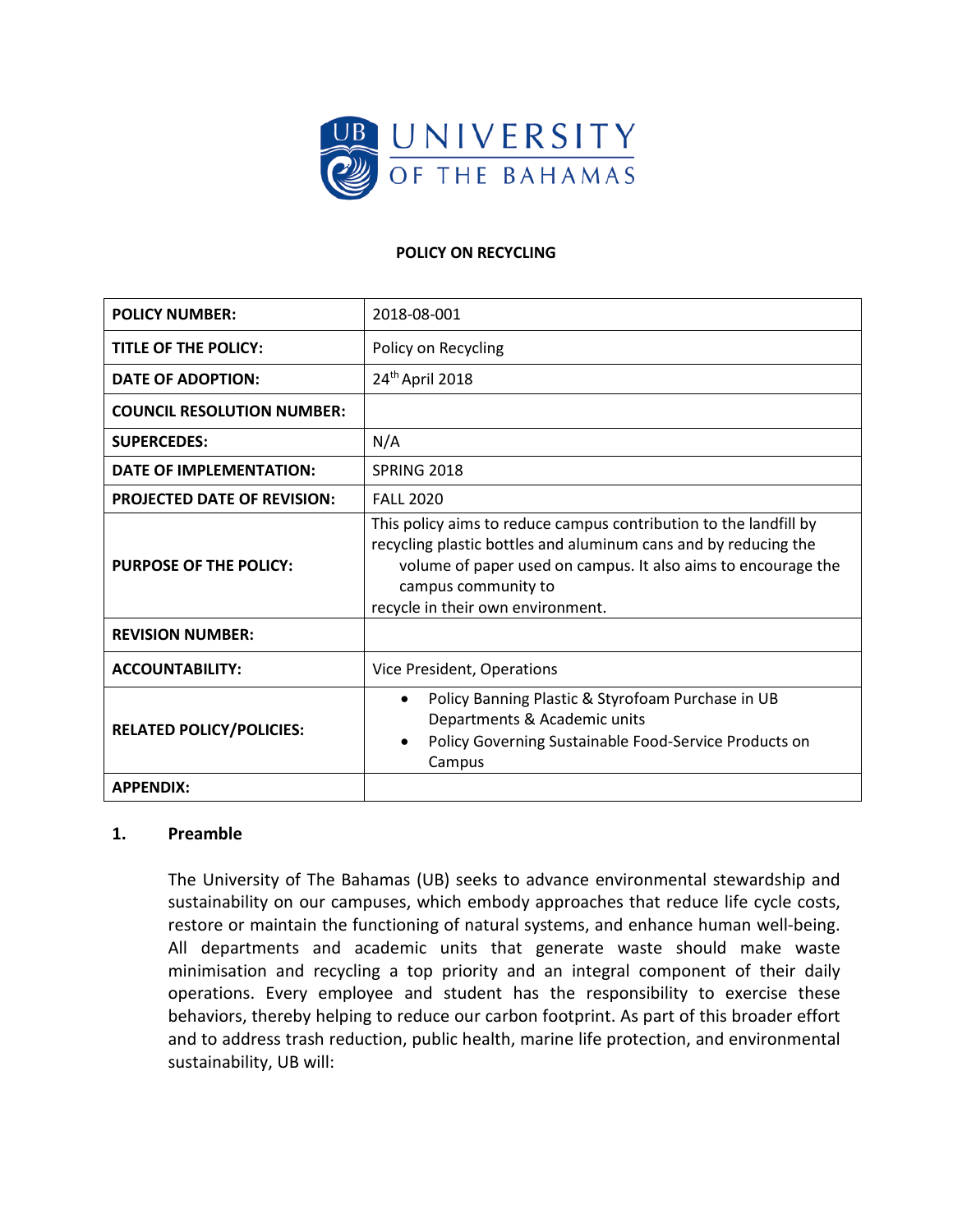- 1.1. Recycle plastic bottles and aluminum cans to reduce the campus' contribution to the landfill.
- 1.2 Engage in source reduction. This includes but is not limited to making doublesided copies, increased use of electronic mail instead of memos and e-vites instead of invitations (internal), etc.
- 1.3 Purchase products made from recycled materials. The university should purchase recycled products wherever economically feasible.

# **2. Scope**

This policy applies to all campuses and centres in New Providence. As recycling facilities become available on Family Islands, the campuses there shall be covered by this policy.

### **3. Definitions**

- 3.1 **Aluminum can** = A soft drink can. E.g. soda can, juice can, or a vitamalt can.
- 3.2 **Plastic bottle** = A soft drink bottle or other container that is numbered:
	- 3.2.1 1 Polyethylene terephthalate (PETE or PET)**;**
	- 3.2.2 2 High density polyethylene (HDPE) and
	- 3.2.3 5 Polypropylene (PP).

### **4. Recycling Bins**

- 4.1 All recycling bins within the University shall be color coded for proper recycling procedures on campus.
	- 4.1.1 Green All green recycling bins on campus shall be designated specifically for the collection of aluminum cans
	- 4.1.2 Blue All blue recycling bins on campus shall be designated specifically for the collection of plastics.

### **5. Implementation**

- 5.1 University locations which will be affected by this policy will put up recycling collections bins in prominent areas and in some offices.
- 5.2 These bins will be emptied by Physical Plant. The contents will be emptied into the pro-tainer provided for collection.